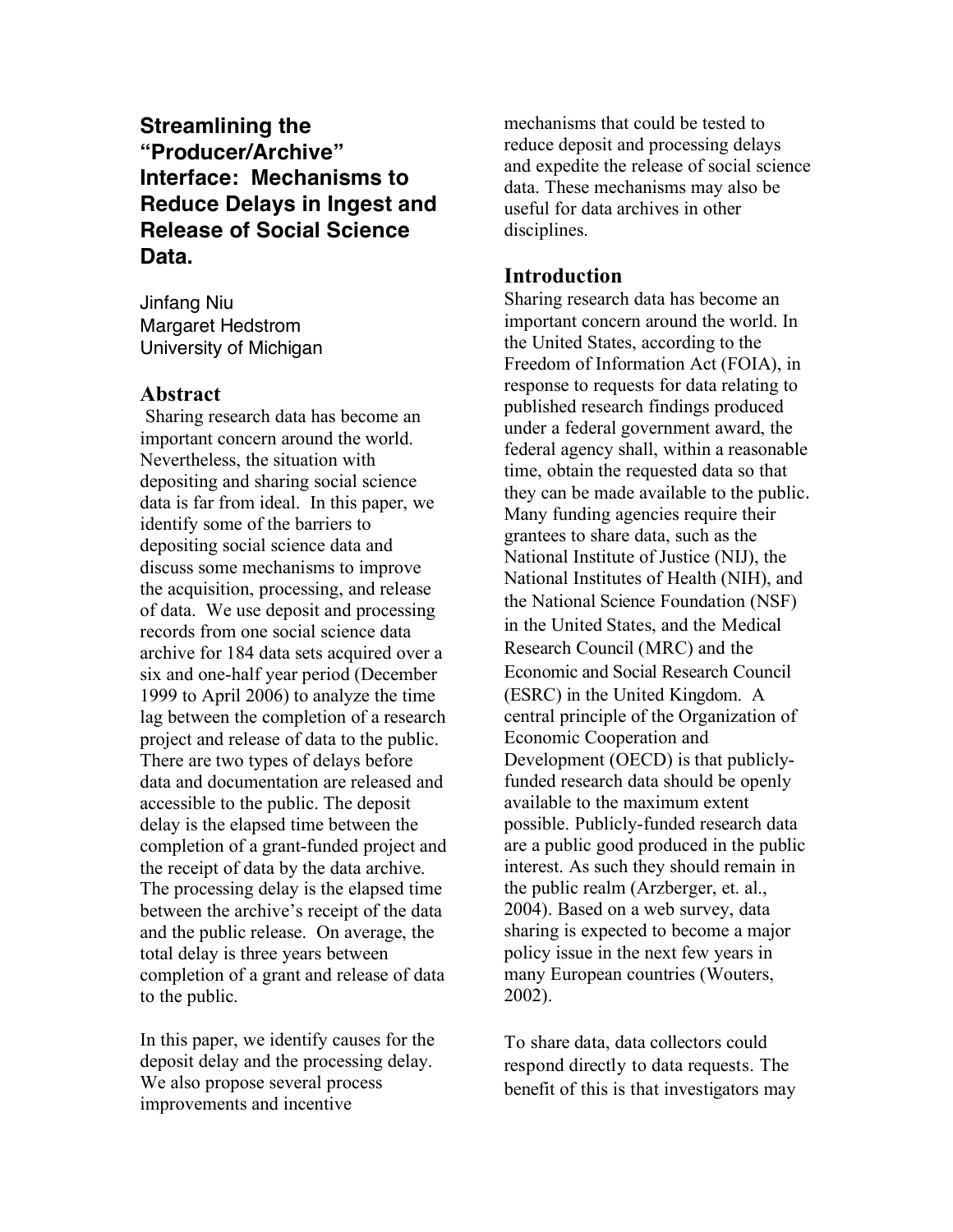form collaborations with data requesters to pursue research of mutual interest. The downside for secondary users is that it may be difficult to locate and interpret relevant data. If there are many requests, the original investigator may find that disseminating data and responding to questions is very time-consuming. Grantees could also put data on their own websites, but this practice is problematic for long-term preservation.

Depositing data into a data archive is a better way of sharing and preserving data for the following reasons. Generally speaking, the data archive can preserve the data over a longer term than individuals who preserve the data on their own. Data producers collect data to address specific research questions. For the most part, their concerns about data management are short term and informal, whereas data archivists are concerned about long-term preservation (Zimmerman, 2003). Data archives have policies, procedures, and special expertise available to ensure that data are accessible in the future, such as saving multiple copies in multiple places and migrating the data to new technology environments. Data archivists help to compile and maintain associated documentation, and they manage, preserve and distribute the data. They often provide technical assistance, even training, in using the data sets. This save researchers' time and effort in sharing and preserving data and also lowers the cost to users in using data sets (NIH, 2003). Data archives collect many data sets, making it easier for researchers to access and use more than one data set or to select variables from many data sets.

Finally, the websites of data archives tend to be more visible than personal websites, and data archives already have many users. Dissemination through a data archive usually reaches more interested users. Studies have already shown that the placement of research papers in open access repositories can increase citation rates by anywhere from 50% to 500% (Hajjem, Harnard and Gingras, 2005). We should expect similar effects for the citation of data.

The model of data sharing through data archives is illustrated in Figure 1. Depositors prepare the deposit the data in a data archives and the data archive processes the data and disseminates it to users.

### **Fig. 1: Data Archiving Model**



Good data sharing practices should satisfy the following conditions:

- 1. Data producers deposit their data in the appropriate data archive.
- 2. Data producers provide wellprepared data and documentation.
- 3. Data producers deposit in a timely manner.
- 4. The data archive processes and releases data for public use as soon as possible after receipt.
- 5. Users gain access to the deposited data shortly after the completion of a research project or the publication of an article based on the data.
- 6. Users receive sufficient documentation to interpret and use the data without consulting the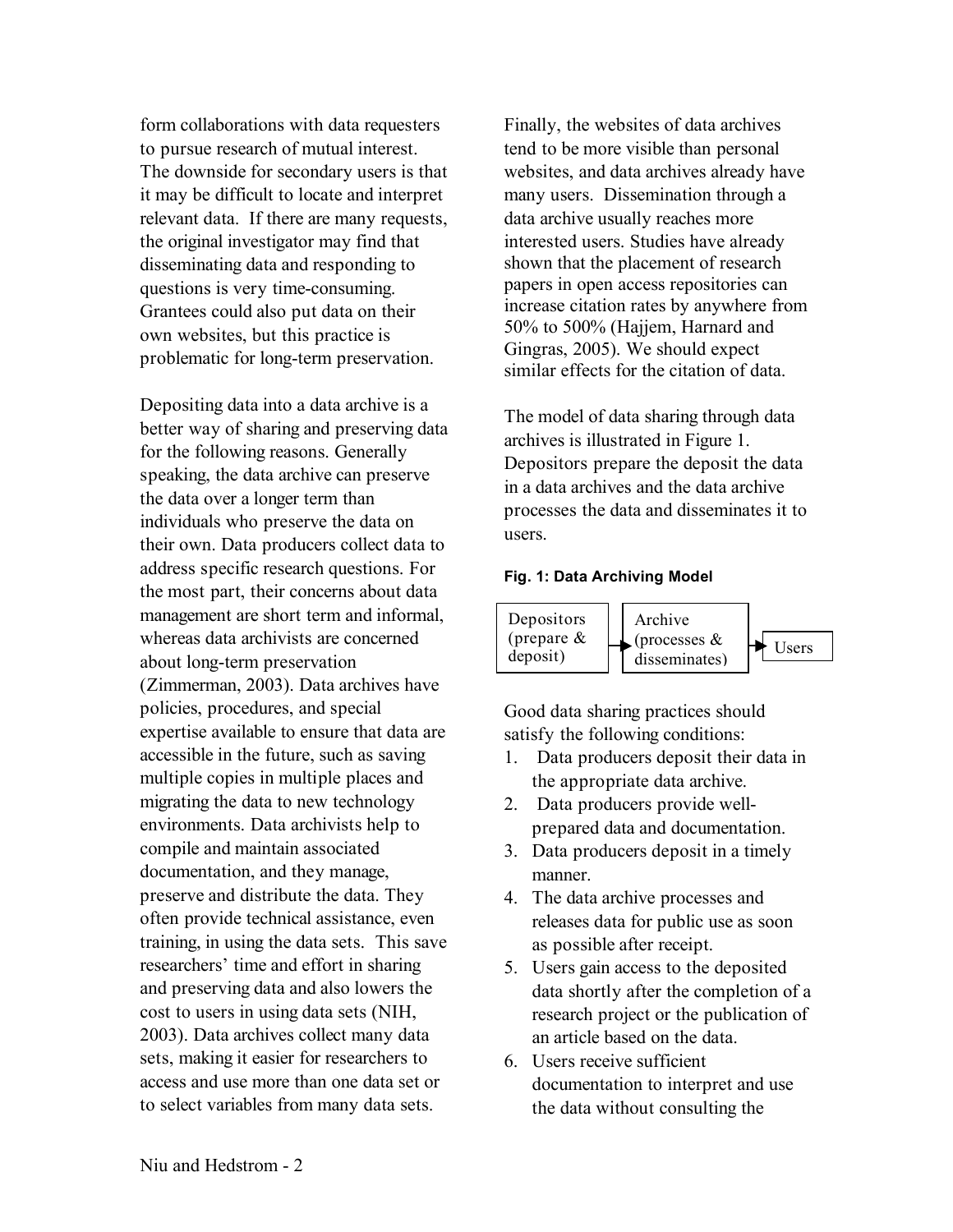original data collector or the data archive.

What is the reality of data sharing practices through data archives? How is each of the conditions listed above approached? If there are problems, what measures might resolve them and improve data sharing practice? To explore those questions, we conducted a case study of one social science data archive. This data archive is operated under a contract with a federal funding agency. Grantees are required to deposit data in that data archive at some point after they complete their research projects. This paper reports findings related to above conditions 3, 4 and 5. It also proposes solutions to problems found and suggests areas where data archivists need additional knowledge.

# **Methodology**

We analyzed the processing records of the data archive covering the period between December 1999 and April 2006. The processing records track each step in the ingest process from initial receipt of the data to public release. Complete records were available for 184 data sets over the six-and-a-half year period. From the processing records, we calculated the mean, median, minimum and maximum delay (in days) for deposit after the completion of a research project and for processing after receipt by the data archive. We interviewed several data archivists at the data archive to gain insights into the causes of the delays and to propose some solutions to reduce them. We used access records that track use of each data set to determine how frequently data sets in the archive are

used. We also used selected results from a 2006 survey of data producers to validate our recommendations (Hedstrom & Niu, 2007).

# **Findings and Discussion**

The deposit delay is the number of days between the date a grant was closed and the date that the data archive received the data associated with the project. Typically, the "closing date" is the date when the sponsor approves a project's final report. In our study, the average deposit delay was 767 days, with a median delay of 664 days, and a maximum delay of more than seven years after one project close out (See Table 1). It is also worth noting that, in spite of the deposit requirement, some grantees have not yet deposited their data.

Table 1: Deposit and Processing Delays (in days)

|                  | Mean | Median | Min    | Max  |
|------------------|------|--------|--------|------|
| Deposit<br>delay | 767  | 664    | $-271$ | 2630 |
| Process<br>delay | 355  | 276    | 20     | 1187 |
| Total<br>delay   | 1160 | 1122   | 263    | 2846 |

The processing delay is the number of days between the date when the data sets arrive at the archive and the date when the data is released to the public

 $<sup>1</sup>$  The delay is negative because the data</sup> was deposited before the grant was closed.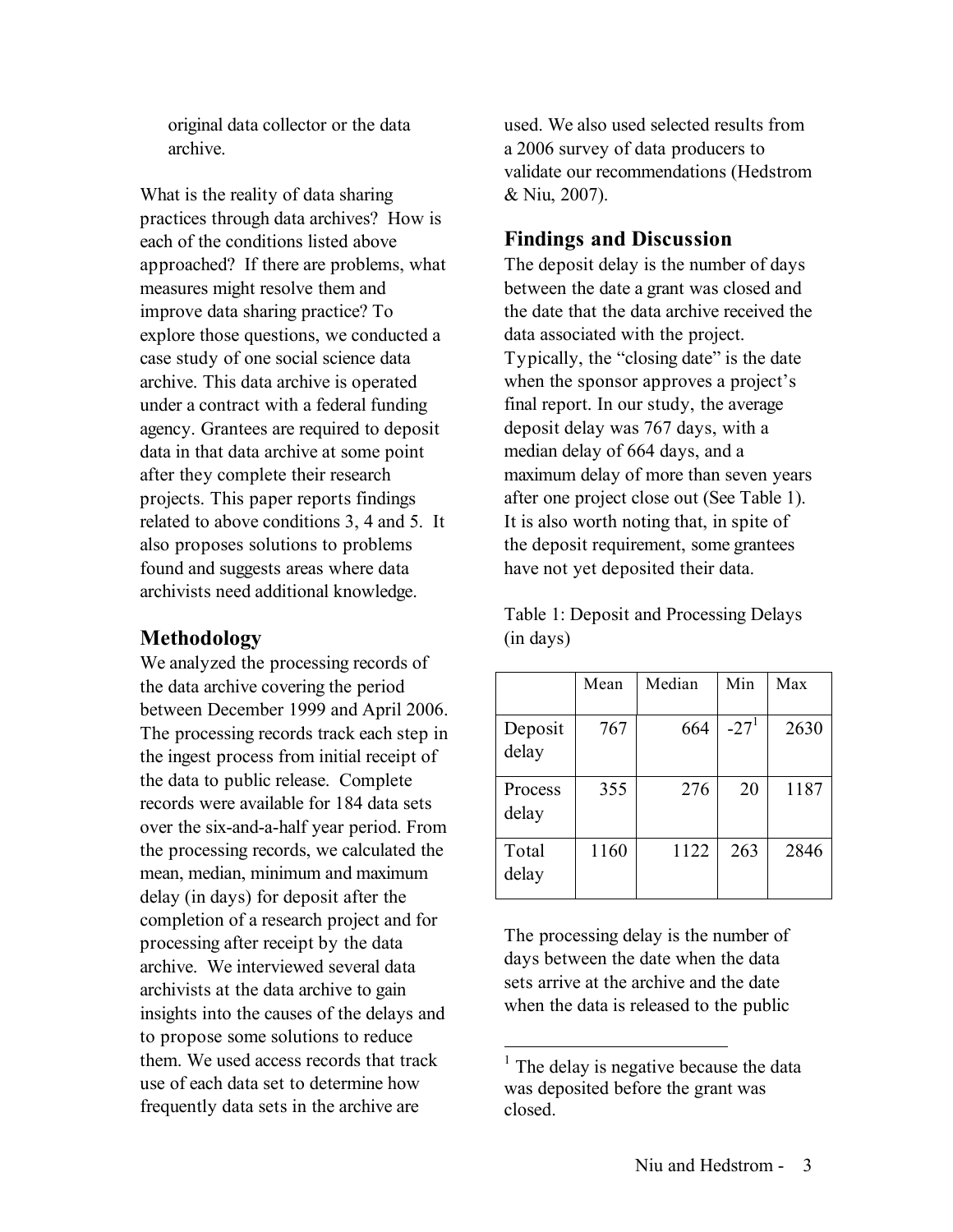(release dates). The average processing delay was 355 days, with a median delay of 276 days and a maximum delay of a little more than three years (See Table 1). On average, the archive receives the data about two years after the close of a grant, and there is an additional year delay for processing the data. In total, secondary users have to wait more than three years before the data is shared with the public, but in one extreme case secondary users had to wait almost eight years.

We interviewed archivists at the data archive in order to identify factors that cause the deposit delay. One cause is the multiple steps and multiple hand-offs between different parties during the data submission procedure. For the 184 data sets under study, the data submission procedure was as follows: data producers submitted data to the funding agency; the funding agency then transfered the data to the data archive. Data sets may remain in the funding agency for a while before they are transferred to the data archive, and the transfer between the funding agency and the data archive also takes some time. A second reason is that there was no specific deadline for data deposit. In addition, even though the funding agency requires its grantees to deposit data, during the period covered by this study, the funding agency did not provide any incentives to encourage or expedite deposit of clean data with complete documentation. The funding agency closed out grants when they approved the final report, even if the researchers had not deposited their data. There were no punishments or rewards for depositing data, possibly leaving grantees the impression that depositing data was optional. Recognizing

problems with the deposit process, the funding agency has changed the data submission procedure. Under the new procedure, grantees submit data directly to the data archive, and the archive signs off on the grant if the data and documentation submitted satisfy minimum criteria. This will eliminate the delay caused by the transfer between the funding agency and the data archive.

Another way to reduce the delay is to stipulate a clear timeline for deposit. The NIH, for example, expects data to be released and shared no later than the date an article based on the main findings from the final data set is accepted for publication (NIH, 2003). The ESRC requires data to be deposited "within three months of the end of an award (ESRC, 2000)." In the life sciences, the recommended timeline for transmitting data for sharing is 60 days after a paper is accepted by a journal (National Research Council, 2003).

We do not attribute all of the delay to the deposit procedures. In a 2006 survey of the same set of grantees, we found that the most common reason that researchers do not want to deposit data promptly is that they would like to publish more from the data before sharing it with others. Other reasons often cited were fear of compromising respondents' confidentiality, losing control over the data, losing rights of exclusive use, and the costs of preparing the data for deposit (Hedstrom & Niu, 2007).

We also interviewed the data archivists about causes of the one-year processing delay. Processing time is the total number of hours that data archivists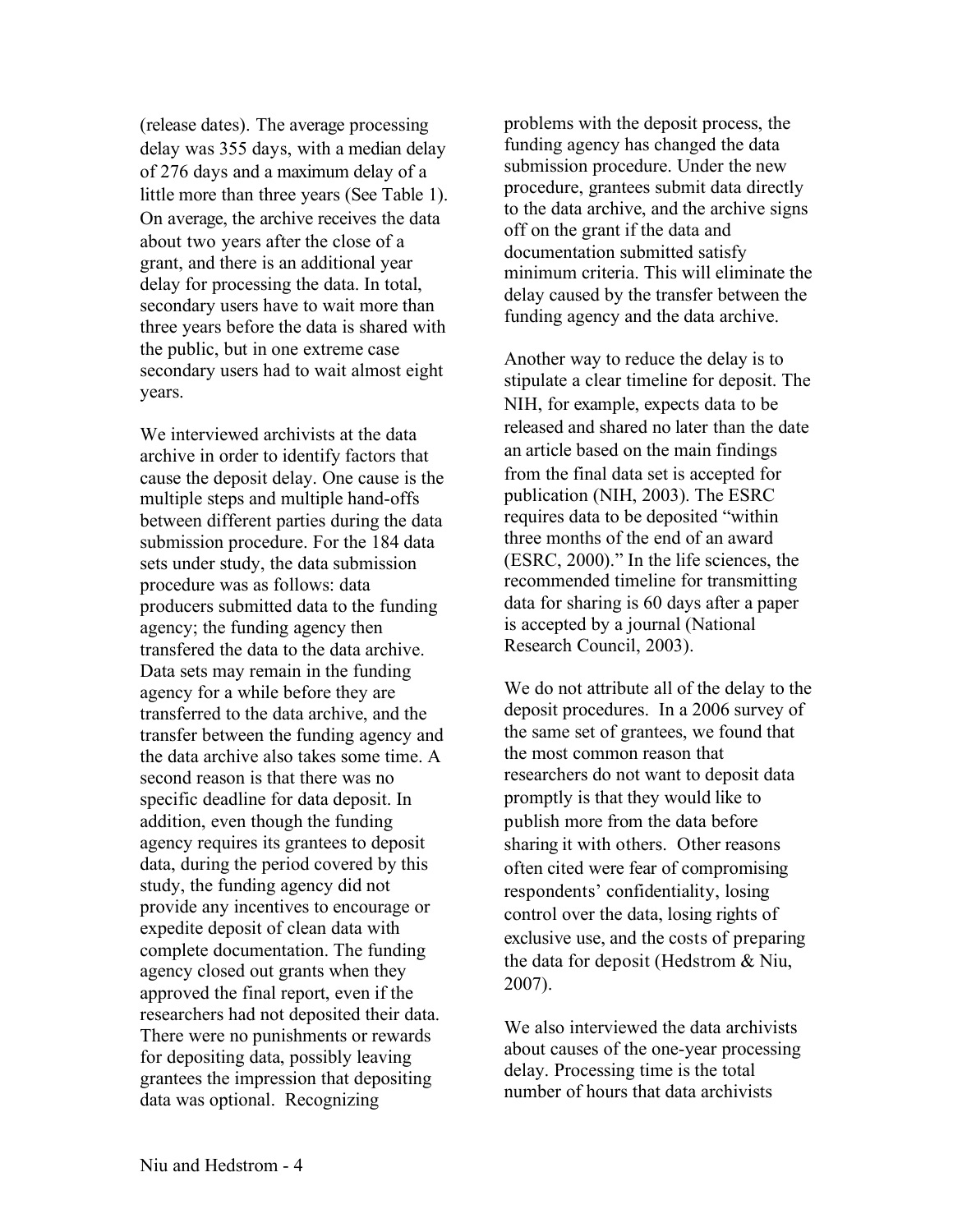spend reviewing a data set for completeness, accuracy and interpretability, and compiling and editing documentation before the data is released to the public. From Table 2, we can see that the mean processing time is 79 hours (or about 10 eight-hour days). The most time spent processing a deposit was 359 hours (or about 45 of eight-hour days). The actually processing time accounts for only a very small portion (2.2 percent) of the one-year processing delay.

Table 2. Processing time (in hours)

|                 | Mean | Median   Min |     | Max |
|-----------------|------|--------------|-----|-----|
| Process<br>time | 70   | 60           | 8.5 | 359 |

There are several reasons for the processing delay. First, when data arrive at the data archive, data archivists check the completeness of data and documentation. If the deposit is not complete, archivists contact the data depositor to ask questions about the data or to request additional documentation. Waiting for responses from the data depositors can add significant amounts of time to the processing delay. Second, when the data archivists finish processing the deposit, they return all of the processed materials to data depositors for review prior to release. Normally they need to wait for at least two weeks for get feedback from the data depositors. Third, the data archive often waits between eight months and one year for the funding agency to provide the final grant report. The archive cannot release the data without the final report, even if they have received and fully processed the data. Finally, extremely large or complicated data sets require more time to process,

causing a delay in processing other data sets in the queue. Under the new submission procedure, depositors will submit data and final report to the data archive. This will eliminate the waiting time for the final report coming from the funding agency.

To reduce or eliminate the waiting time for missing pieces of data and documentation, several things needs to be done. The data archive's guidelines include detailed instructions about how to document and deposit data, including a checklist of required items. If the grantees followed the guidelines the submissions would be complete. However, according to our survey data, almost half of the grantees were unaware of the data archive's guidelines, and almost one-third did not know about deposit guidelines issued by the funding agency (Hedstrom & Niu, 2007). We propose that the funding agency distribute the guidelines together with other award conditions to ensure the grantees receive them. The data archive should train grantees about the deposit requirements and submission process. To reduce the processing delay, we also propose additional research about the processing of data sets, and an exploration of using new technology to speed up the process.

In addition to the solutions proposed above, to reduce the delays and speed up data sharing, we should also consider the incentives for grantees. Data producers spend effort to prepare data for deposit, but most of the benefits of their efforts go to the secondary users. Some data depositors even worry that they or their reputations might be harmed if their data are used by unqualified researchers or are used in an inappropriate way. During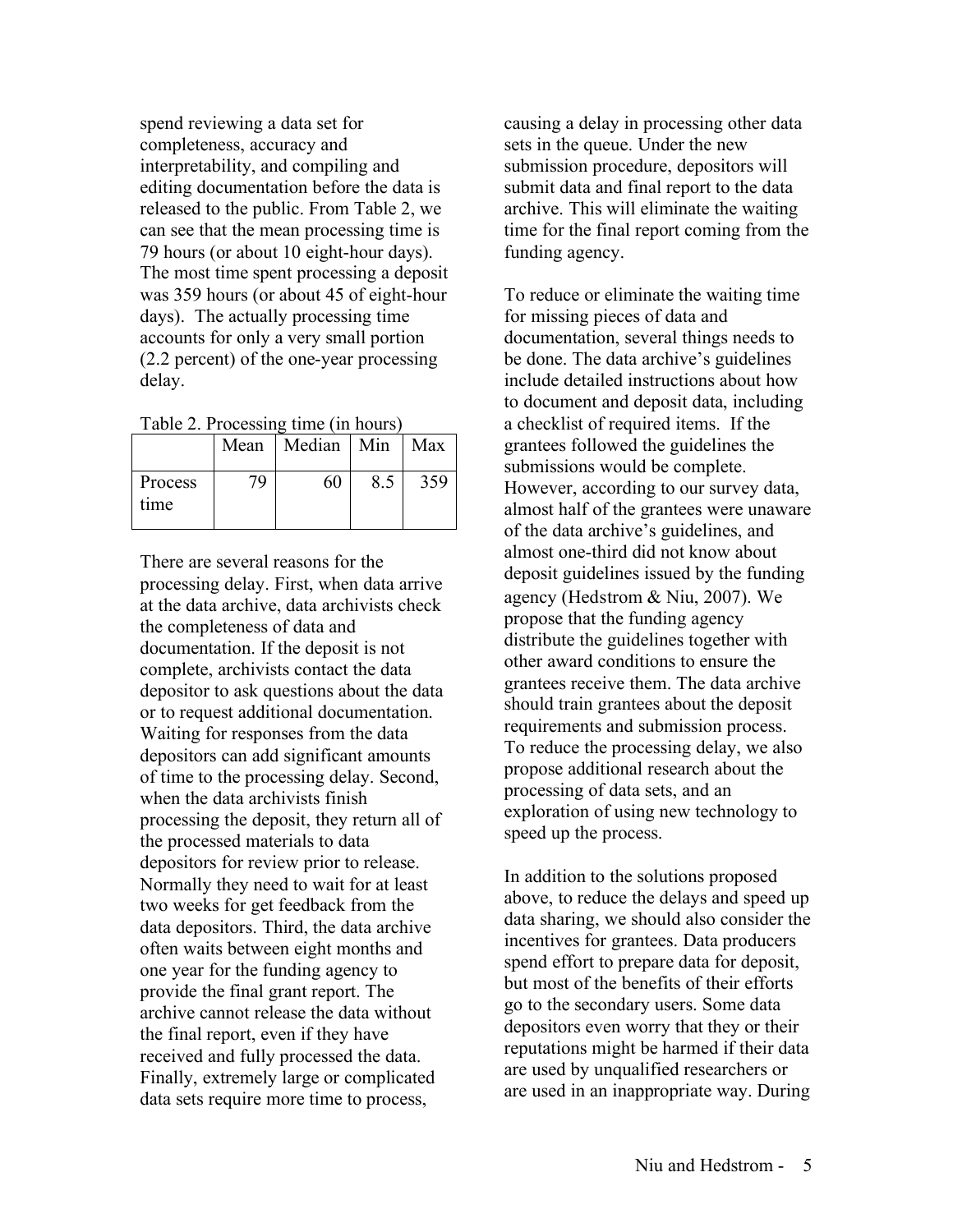the period of our study, there was no punishment for failing to deposit data even though data deposit is a condition of the award. Likewise, there is no stipulated reward for depositing data, preparing good documentation, or for secondary use of the data. Some secondary users cite the data set or acknowledge the original data collector as a courtesy, but there is no policy requiring citation, acknowledgement, or co-authorship. As a result, many data depositors do not have strong incentives to deposit data or spend effort on data preparation.

We believe that either strong punishment for non-compliance or attractive rewards for compliance with the data deposit requirements would give data depositors incentives to be more cooperative in data preparation. Strong punishment, such as holding back a portion of grants until data are deposited, would force data collectors to prepare and deposit data, making all data collected with federal funding accessible to the public. On a cautionary note, however, strict punishment could have an adverse effect on the socially optimal expenditure of effort on preparing data for deposit and reuse, especially if researchers expend additional effort to prepare data that is not used heavily.

We analyzed the access logs for the data archive in order to compare the access rates for the most heavily used and least used data sets. Access to a study is counted whenever at least one file from a study is viewed on screen or downloaded. Monthly counts provide the number of unique users who have accessed the particular dataset. Reporting only unique users prevents over counting if a user accesses the same study multiple times during the month. Table 3 and Figure 2 show the access rates for the 10 most heavily used and the 10 least frequently used data sets.

#### **Table 3: Cumulative and Average Monthly Access Rates for the 10 Most Frequently (Top 10) and 10 Least Frequently (Bottom 10) Accessed Data Sets.**

| Cumulative |           | Average<br>(per month) |           |  |
|------------|-----------|------------------------|-----------|--|
| Top 10     | Bottom 10 | Top 10                 | Bottom 10 |  |
| 5185       | 27        | 1037                   | 3         |  |
| 2345       | 25        | 260                    | 2.8       |  |
| 2234       | 24        | 319                    | 2.7       |  |
| 1651       | 24        | 183                    | 2.7       |  |
| 1623       | 23        | 232                    | 2.6       |  |
| 1328       | 21        | 148                    | 2.3       |  |
| 1267       | 20        | 271                    | 2.2       |  |
| 1229       | 16        | 137                    | 1.8       |  |
| 932        | 14        | 104                    | 1.6       |  |
| 851        | 11        | 95                     | 1.2       |  |

Enforcing uniform strong punishment on all data producers could result in a waste of resources because some data producers would spend effort on data

#### **Figure 2: Comparison of Average Monthly Access Rates for the Top 10 and Bottom 10 Data Sets by Frequency of Access.**

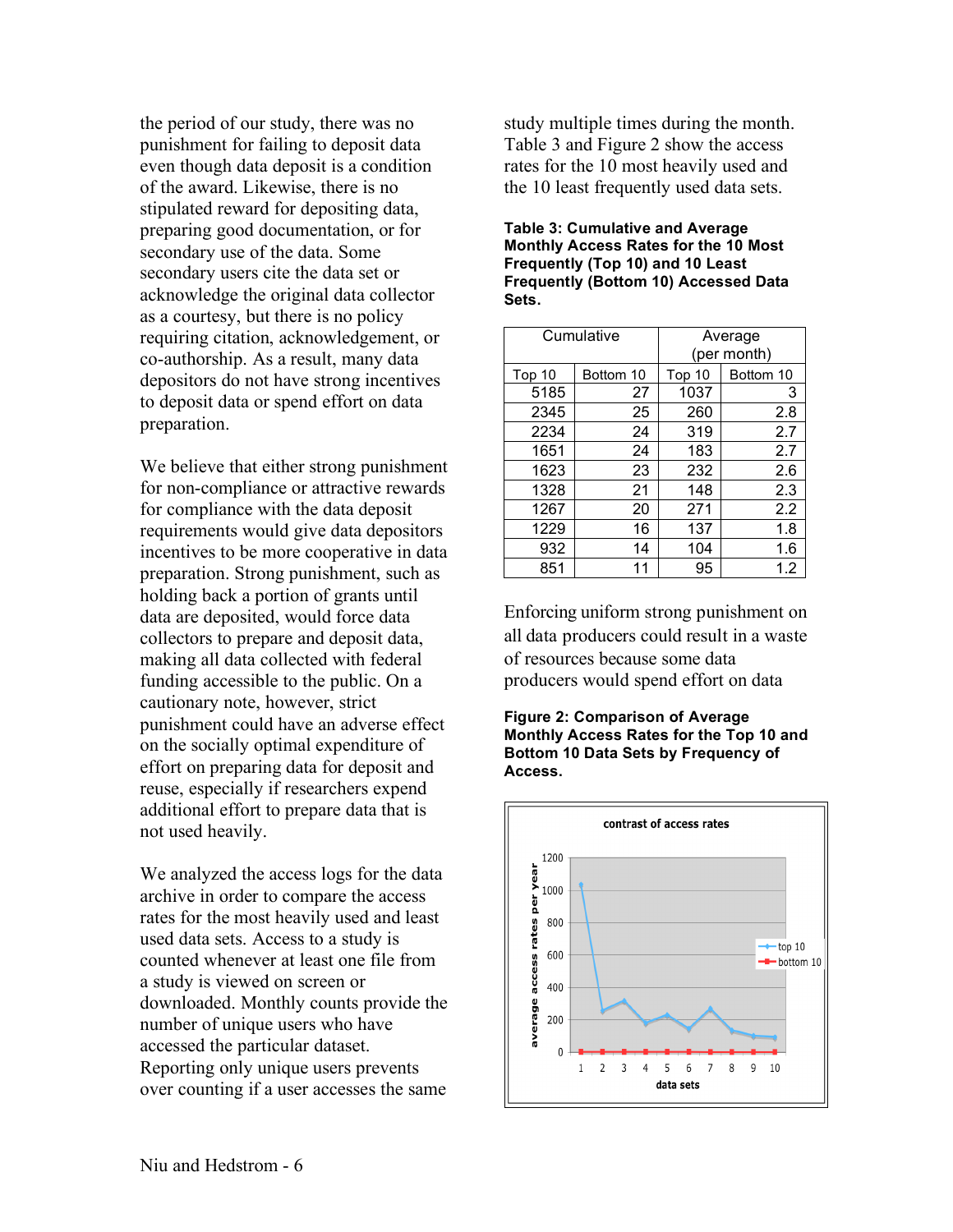preparation to avoid the punishment even if his or her data sets are very unlikely to be used in the future. In addition, data preparation requires the sacrifice on the part of data collectors to benefit the society in general. This is not socially optimal when a researcher faces a more important and urgent research project that might produce more significant or higher quality data but still has to comply with the data deposit requirement.

Unlike the coercive and uniform nature of punishment, rewards induce rather than force researchers to expend more effort on data preparation. As an alternative to punishment, we recommend further exploration of several reward mechanisms to encourage compliance with data sharing policies. Requiring secondary users to include citations to data sets or acknowledgement of the data producer, similar to citations of published papers, would make the data producer's contributions explicit. Treating the citation of a data set similar to citations of published papers in performance evaluation of researchers would provide an incentive to depositors that is compatible with existing academic norms. Providing data depositors with feedback on use of their data or rewarding them when their data is reused would make data producers more aware of their contributions to a larger pubic good. We plan to test and evaluate the efficacy of these reward mechanisms in future work.

### **Implications for Data Curators**

Data preservation practices are predicated on an assumption of some degree of cooperation between the data producer and the data archive. Data archives often expect data producers to

expend some effort to prepare their data and documentation for deposit and reuse. Our research shows that data producers do not submit data promptly and do not deposit complete and accurate data and documentation even when deposit is a condition of grant funding. In the absence of punishment for noncompliance with data deposit requirements or rewards for the effort expended on data preparation, many data producers view data deposit as optional and expend as little effort as possible preparing their data for deposit.

In order to improve the quality of data and documentation deposited in an archive, data curators should make sure that data producers are aware of the deposit requirements and any related guidelines. Each archive should develop a combination of sanctions for noncompliance with data deposit requirements and rewards for high quality data and documentation tailored to the policy environment and norms of the data producer community.

### **Summary**

In this paper, we analyzed the length of the delay between the end of research grants and the release of data for public use. We identified reasons of the delay in the communications between the archive and data producers, the submission process itself, and the incentive structures that would encourage data producers to expend more effort preparing their data for deposit. We propose process improvements and incentives to reduce the delay and streamline the ingest process.